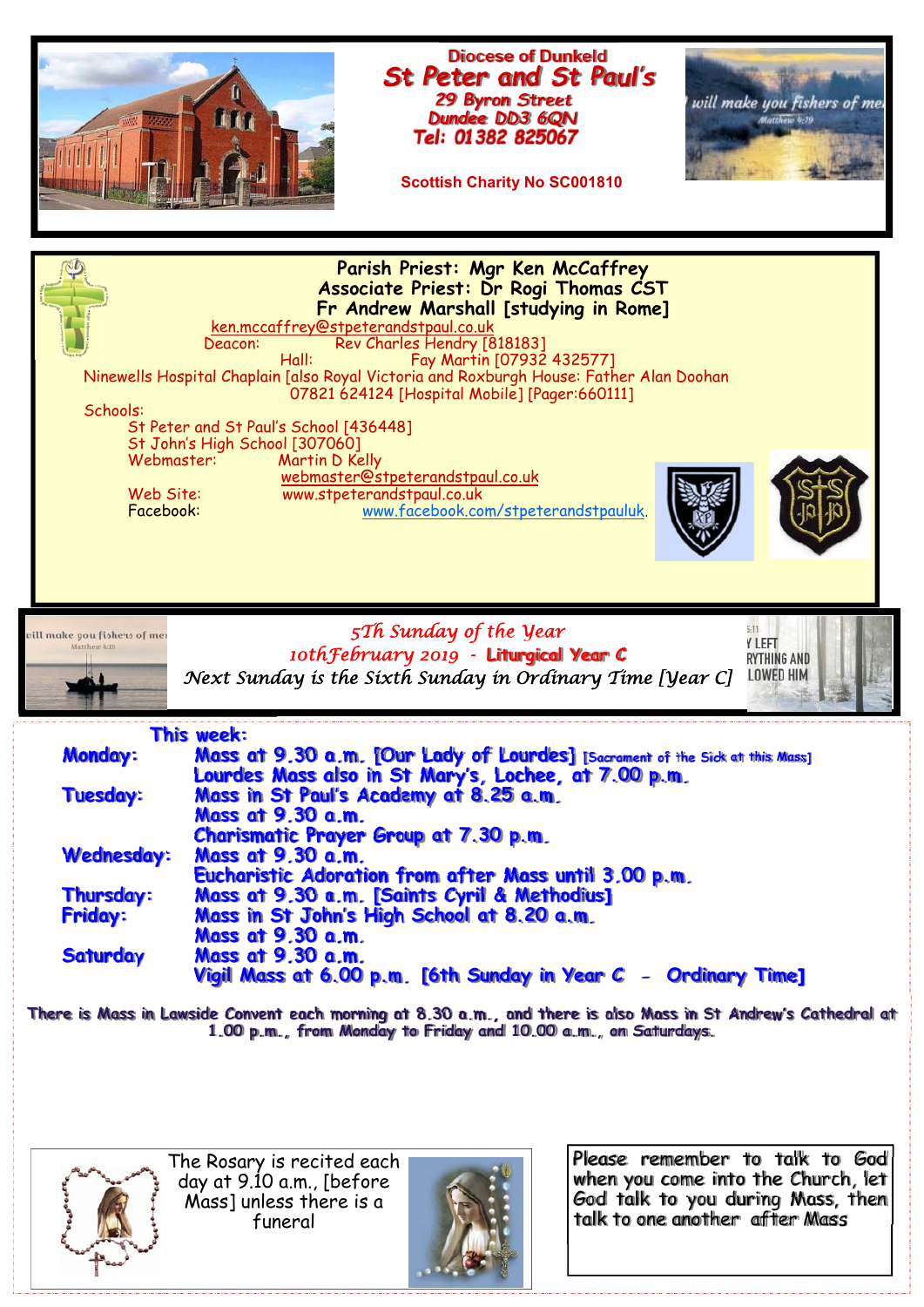## *Of your charity, please pray for:*

**Our recently deceased: Gerry Farquharson, Denis Burns Jnr., Eva Zanre, Elizabeth Lamond & John Ingils** 

**and for all whose anniversaries occur at this time: Ronald Mackie, John Walsh, Kevin McGarvey, Margaret McGarvey, Jessie Moncur, Mary Carroll, Steven Walker, Meg Vance, Margaret Nolan & Anne Hume** 

**or those sick in hospital: Irene Wilkie, Orryn Glancy, Mark Winter & Teresa Macgregor and all those who are sick or housebound in our parish and receive the Eucharist each Sunday**.**.** 

**We had some difficulty reading some of the names on our list this wee. Please print the names clearly.** 

**If someone is sick at home, please let Fr Ken or Deacon Charles know.** 



CHILDREN'S LITURGY OF THE WORD Our Liturgy of the Word for children is on Sundays at 11 o'clock Mass. It is for children from Primary 1 to Primary 4, with younger children also if accompanied by a responsible adult

EUCHARISTIC ADORATION Our Wednesday EUCHARISTIC ADORATION is on Wednesdays from after Mass until 3.00 p.m. It takes place in the side chapel and you are encouraged to pay a visit to the Lord, even if it is just for a short time. Anne Ferrie coordinates our rota for adoration. Please let her know if you can take part in adoration

NINEWELLS HOSPITAL - ROYAL VICTORIA HOSPITAL - ROXBURGH HOUSE

Fr Alan Doohan is Chaplain to the Hospitals. There is a new Hospital dedicated mobile for Fr Doohan [07821 624124] and ' the Hospital Pager is 01382 660111.

## CONFIRMATION



Children who have received their First Communion and are now in Primary 7 can now celebrate the Sacrament of Confirmation this year if they regularly attend Mass each Sunday. Bishop. Stephen has given us a provisional date for this celebration - **Wednesday 29th May at 7.00 p.m**

There will be a meeting of Parents on **Tuesday 5th March at 3.30 p.m**., in the school to discuss arrangements [date to follow] and Mrs Tierney and I will work with the children over, the next few months preparing them for this Celebration before they move on to St John's.

An essential requirement is that children attend Mass each Sunday. This should take priority over Sunday football or Irish/ Scottish Dancing or any other Sunday activities.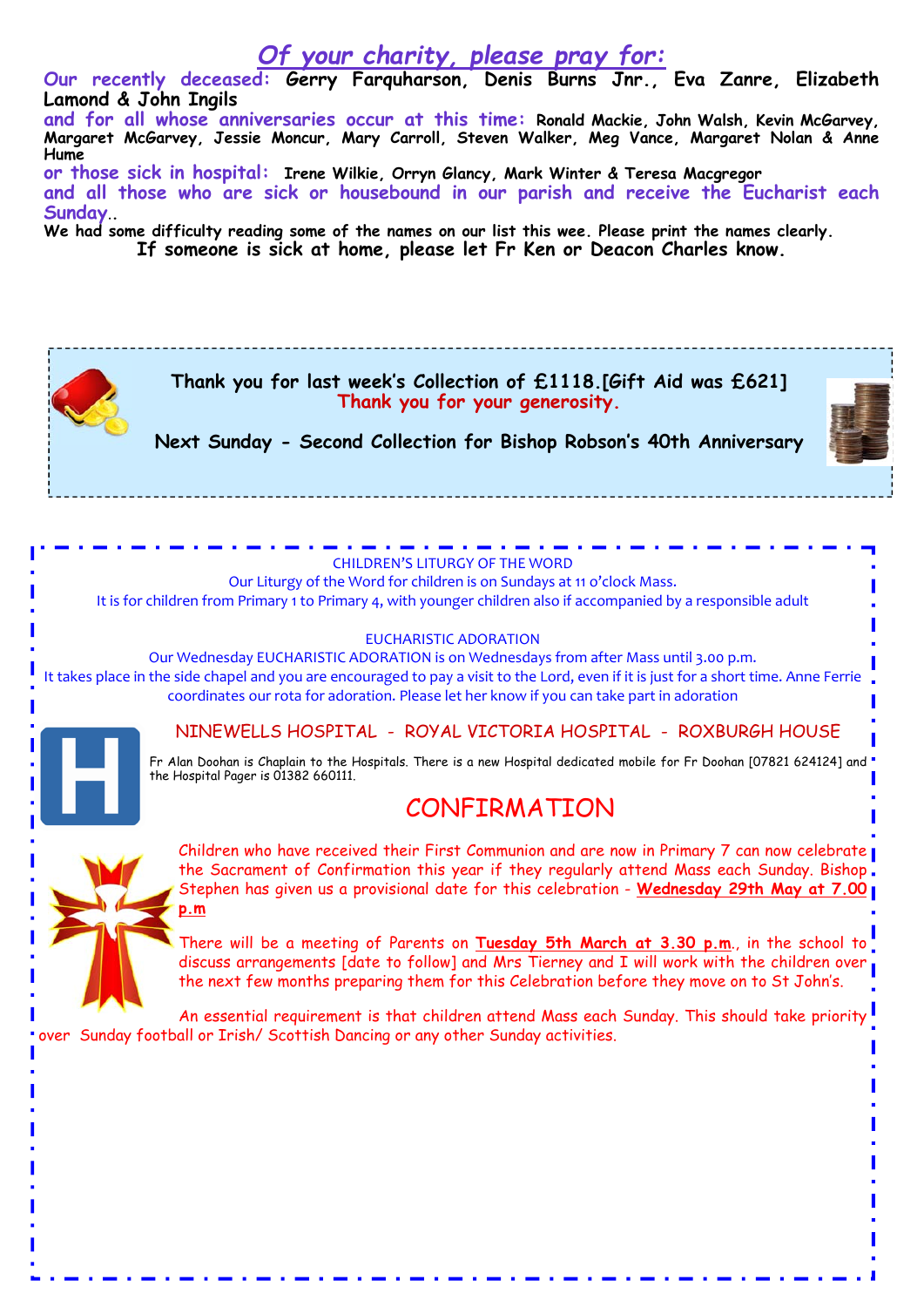## A fisherman-apostle

The story of the 'miraculous catch' in the Sea of Galilee was very popular among early Christians. The episode is told in three of the Gospels, but only Luke ends the story with Peter as both a believing disciple and a sinner at the same time.

Peter is a man of faith, seduced by Jesus' words. They have more power for him than his own experience. Peter knows that nobody goes out fishing at noon on the lake, especially if he



hasn't caught anything the night before. But Jesus tells him to do it and Peter completely trusts in him: 'If you say so, I will pay out the nets'. At the same time, Peter is a man with a sincere heart. Surprised by the great catch they got, 'he fell at the knees of Jesus' and with an admirable spontaneity says: 'Leave me, I am a sinful man'. In front of everyone, Peter recognizes his sin and his complete unworthiness to be around Jesus.

Jesus isn't afraid to have a sinful disciple near him. On the contrary, if Peter feels himself to be a sinner, he can better understand Jesus' message of forgiveness for everyone and his welcoming of sinners and the undesirables. 'Do not be afraid; from now on it is people you will be catching'. Jesus takes away Peter's fear of being a sinful disciple and joins him to his mission of reuniting and gathering men and women of every condition to enter into God's saving project.

Why does the Church so resist recognizing her sins and confessing her need of conversion? The Church is Jesus Christ's, but she isn't Jesus Christ. No one can miss seeing sin in her. The Church is 'holy' because she lives animated by the Holy Spirit of Jesus, but she is 'sinful' because not seldom does she resist that Spirit and wanders away from the Gospel. Sin is in believers and in institutions; in the hierarchy and in God's people; in pastors and in Christian communities. We all need conversion.

It's very serious to accustom ourselves to hiding the truth, since this keeps us from committing ourselves to a process of conversion and renovation. On the other hand, isn't it more evangelical



to be a fragile and vulnerable Church, one that has the courage to recognize her sin, than to be an institution uselessly bent on covering up her wretchedness from the world. Aren't our communities more believable when they collaborate with Christ in the evangelizing task, humbly recognizing their sins and committing themselves to a life that is each day more evangelical? Don't we have a lot to learn even today from the great apostle Peter, recognizing his sinfulness at Jesus' feet?